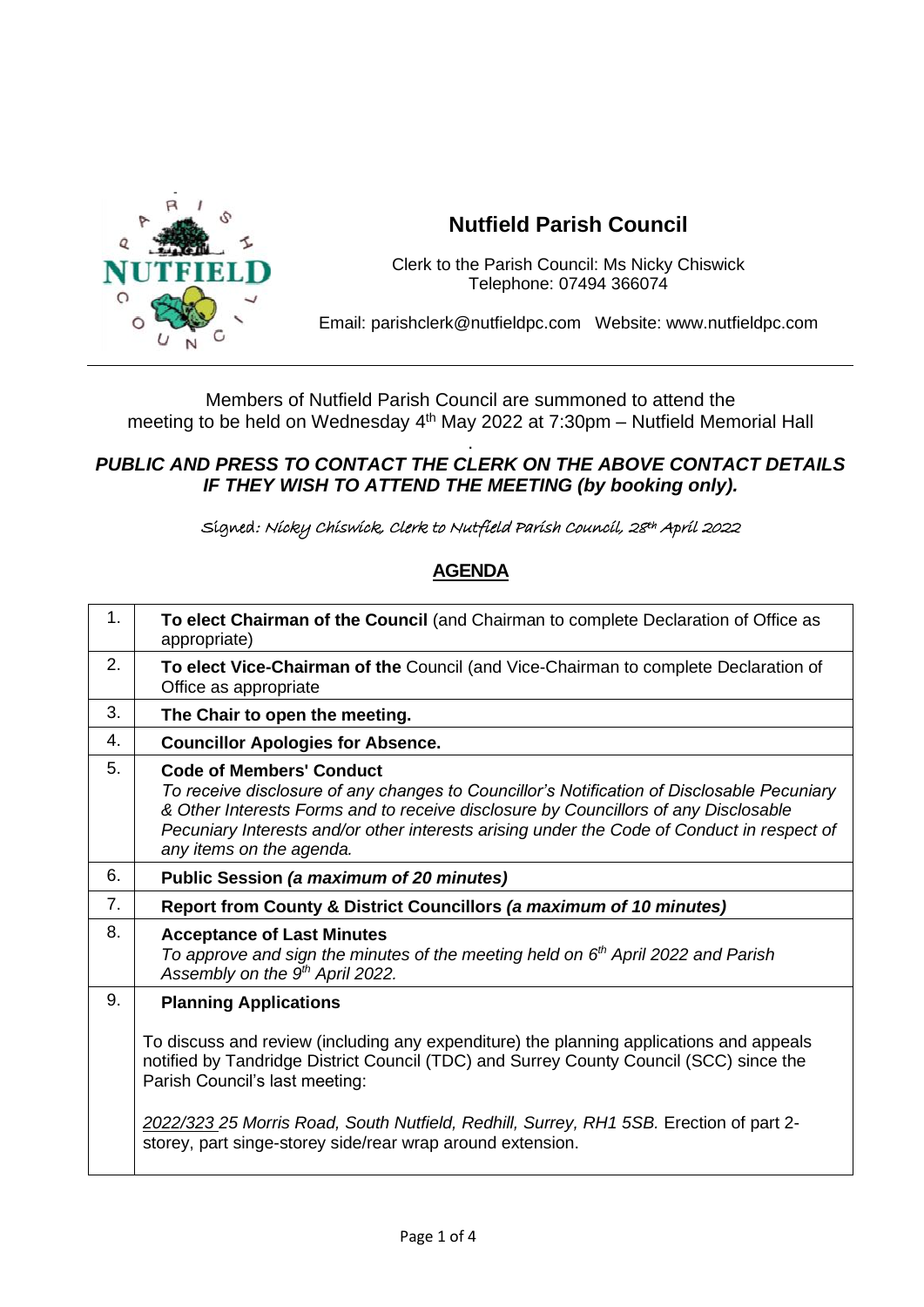|     | 2022/118 24 Morris Road, South Nutfield, Redhill, Surrey, RH1 5SA. Loft conversion created<br>two new bedrooms and a bathroom (Application for a Certificate of Lawful Development for<br>an Existing Use or Development)                                                                                                                                                                                                                                       |
|-----|-----------------------------------------------------------------------------------------------------------------------------------------------------------------------------------------------------------------------------------------------------------------------------------------------------------------------------------------------------------------------------------------------------------------------------------------------------------------|
|     | 2022/379 Project House, Morris Road, South Nutfield, Redhill, Surrey, RH1 5SA. Variation of<br>conditions 2 (Approved Plans), 3 (External Materials), 4 (Landscaping), 5 (Tree Protection<br>Plan), 6 (Site Levels), 7 (Site reconnaissance), 8 (Energy assessment) and 9 (Electrical<br>vehicle charging) attached to pp 2021/546 for the "Erection of two pairs of 3-bedroom, semi-<br>detached houses (4 new dwellinghouses total) with associated parking." |
|     | 2022/446 8 Bower Hill Close, South Nutfield, Redhill, Surrey, RH1 5NQ. Demolition of<br>existing single detached garage. Proposed single storey extensions to rear and side/rear to<br>include new entrance and porch, internal alterations and changes to fenestration to existing<br>bungalow.                                                                                                                                                                |
|     | APP/M3645/C/19/3239288 (application TA/2-18/49 & TA/2019/1524) Land at Swallows End,<br>Crab Hill Lane, South Nutfield, RH1 5PG and APP/M3645/X/20/3263603 (application<br>Swallows End, Crab Hill Lane, South Nutfield RH1 5PG. Stationing of a mobile home<br>(Certificate of Lawful Development for a Proposed Use or Development)                                                                                                                           |
|     | APP/M3645/W/20/3252200 (application TA/2019/1584) Land Off Green Lane, Outwood,<br>Redhill, RH1 5QR                                                                                                                                                                                                                                                                                                                                                             |
|     | Clerk is waiting to hear a summary back on the above planning appeals                                                                                                                                                                                                                                                                                                                                                                                           |
|     | Retrospective planning for land on Kings Mill Lane                                                                                                                                                                                                                                                                                                                                                                                                              |
| 10. | Reports from The Clerk - To include, where appropriate, discussions and agreement<br>of the next steps and expenditure in respect of:                                                                                                                                                                                                                                                                                                                           |
|     | 1. Parish Assembly review                                                                                                                                                                                                                                                                                                                                                                                                                                       |
|     | 2. Community awards scheme                                                                                                                                                                                                                                                                                                                                                                                                                                      |
|     | 3. Nutts Corner                                                                                                                                                                                                                                                                                                                                                                                                                                                 |
|     | 4. EE Contract                                                                                                                                                                                                                                                                                                                                                                                                                                                  |
|     | 5. Other correspondence                                                                                                                                                                                                                                                                                                                                                                                                                                         |
| 11. | <b>Local Transport</b><br>Councillors to discuss issues (including any consultations) relating to local transport,<br>including airports, and agree a course of action and, if appropriate, any related expenditure.<br><b>Gatcom- April Meeting overview</b><br>RACC Meeting - 11th May 2022 at 10.00am<br><b>Redhill Aerodrome/NPC introductions</b><br>$\overline{\phantom{a}}$                                                                              |
| 12. | <b>Finance</b><br>1. Clerk to provide details of the NPC bank balances including CIL summary and Bank<br>Reconciliation.<br>2. Present Cemetery income/expenditure to date                                                                                                                                                                                                                                                                                      |
|     | 3. Cil 2021 2022 summary for TDC<br>4. Insurance 2022/2023 renewal date – we are in year 3 of three-year plan – Payment<br>due in May's Payment run                                                                                                                                                                                                                                                                                                             |
|     | 5. Advise of PWLB balance outstanding as of 31st March 2022<br>6. Advise of $1st 2022/2023$ precept payment<br>7. VAT Reclaim                                                                                                                                                                                                                                                                                                                                   |
|     | 8. Food Box/COVID-19 Grant update                                                                                                                                                                                                                                                                                                                                                                                                                               |
| 13. | <b>Police Update</b>                                                                                                                                                                                                                                                                                                                                                                                                                                            |
|     | a) Police update (Security Kits, Meeting date, Police Scam)                                                                                                                                                                                                                                                                                                                                                                                                     |
|     | b) CCTV - To update on progress                                                                                                                                                                                                                                                                                                                                                                                                                                 |
| 14. | Review of delegation arrangements for committees, sub-committees, employees and                                                                                                                                                                                                                                                                                                                                                                                 |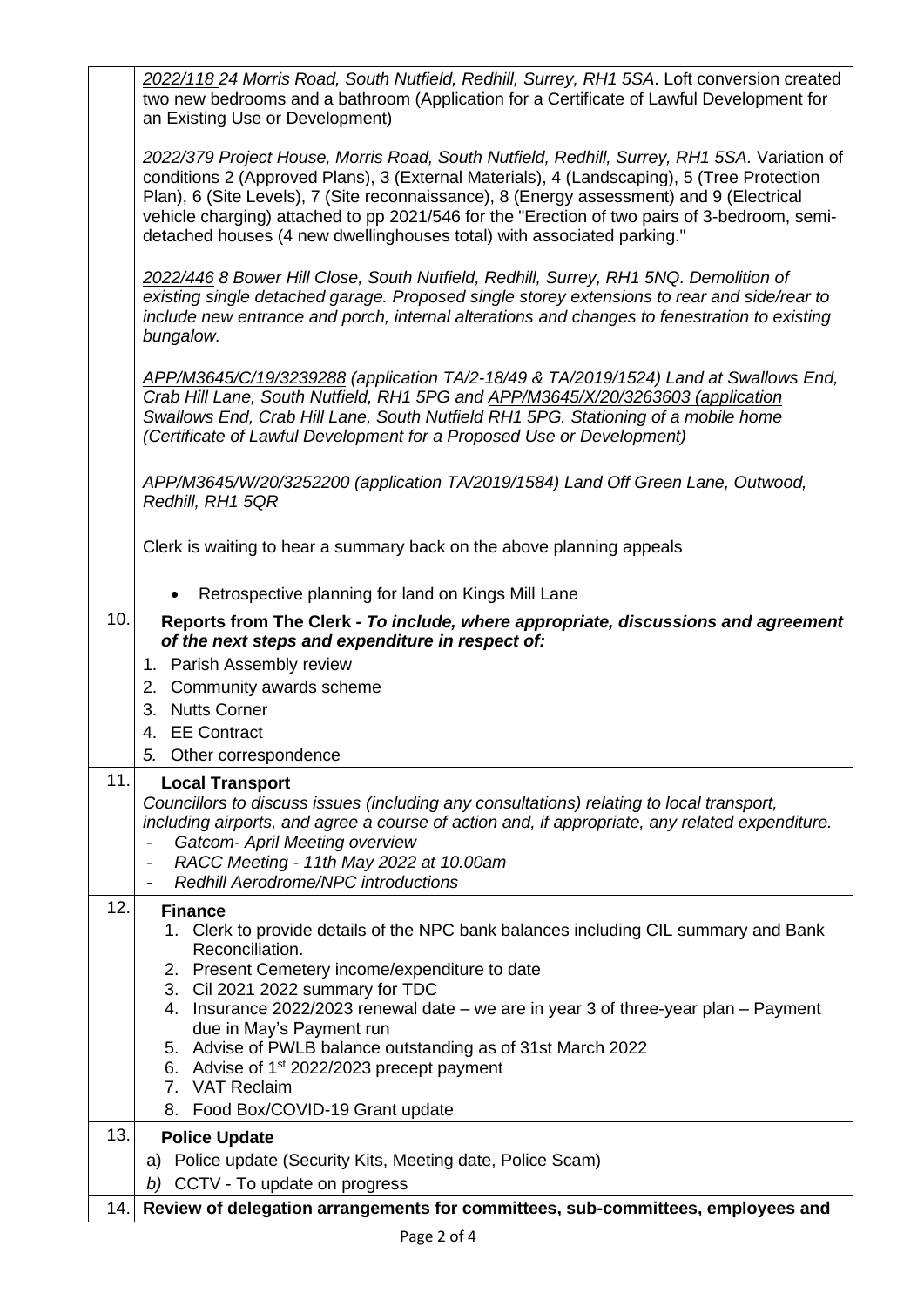|      | other local authorities (to include Working Groups and the respective Terms of Reference)                                |
|------|--------------------------------------------------------------------------------------------------------------------------|
|      | To review current arrangements                                                                                           |
| 15.1 | Review of arrangements with other local authorities (including any charters and                                          |
|      | expenditure)                                                                                                             |
|      | To review current arrangements                                                                                           |
| 16.  | Review work/membership with outside bodies (including Council appointees)<br>To review and note current arrangements     |
| 17.  | Review Standing Orders, Financial Regulations and Financial Risk assessment                                              |
|      | To review and adopt                                                                                                      |
| 18.  | <b>Review Financial Signatories</b>                                                                                      |
|      | Review signatories for Bank (Lloyds) and CIL (HSBC). Direct Debit review                                                 |
| 19.  | <b>Community Events</b>                                                                                                  |
|      | <b>Fireworks</b>                                                                                                         |
|      | Finance/accounts review                                                                                                  |
|      | <b>WE MEET AGAIN'</b>                                                                                                    |
|      | Any updates or spend required<br>٠                                                                                       |
|      | Finance update                                                                                                           |
|      | Review - updates on                                                                                                      |
|      | Insurance and RA.                                                                                                        |
|      | Payments required between now and the event                                                                              |
|      | <b>Jubilee Pin Badge</b>                                                                                                 |
|      | Communication to school - presentation<br>Selling the surplus stock                                                      |
| 20.  |                                                                                                                          |
|      | <b>Grant Applications</b><br>Councillors to consider any applications received and, if appropriate, approve donation(s). |
|      | Thank you received from Nutfield Memorial Hall                                                                           |
| 21.  | <b>Working Groups</b>                                                                                                    |
|      | Councillors to review and discuss the reports from each Working Group and, where                                         |
|      | appropriate, to agree actions and expenditure.                                                                           |
|      | 1. Highways                                                                                                              |
|      | a. Review 'Highways Report'<br>2. Cemetery - Update on the Cemetery Working Group report, discuss findings and           |
|      | agree expenditure on proposals where necessary.                                                                          |
|      | Push test H & S cross                                                                                                    |
|      | 14th May Open Day                                                                                                        |
|      | Compost heap issue<br>$\overline{\phantom{a}}$<br>Memorial Application (D388) - sub section 2                            |
| 22.  | Groundworks, land, and tree management (including cemeteries, allotments, jubilee                                        |
|      | fields, The Triangle and 'village green')                                                                                |
|      | To review and, if appropriate, approve expenditure.                                                                      |
|      | a) Allotment fees Knotweed update                                                                                        |
|      | Jubilee - signage in the new woodland<br>b)<br>Holmesdale BOA Partnership (Hedge project)<br>C)                          |
| 23.  | Events (public) And Meetings of Outside Bodies (other than transport groups)                                             |
|      | Councillors to approve, as appropriate, attendees and any related expenditure in respect of                              |
|      | events.                                                                                                                  |
|      | Biffa - Tour and Meeting - Tuesday 10th May 2022 at 16:00.                                                               |
|      | Biffa - Meeting - Wednesday 14th September 2022 at 17:00                                                                 |
| 24.  | <b>Monthly News Article</b><br>Link/web monthly news article topics to be discussed and decided upon.<br>a.              |
|      |                                                                                                                          |
| 25.  | Training (and conferences).                                                                                              |